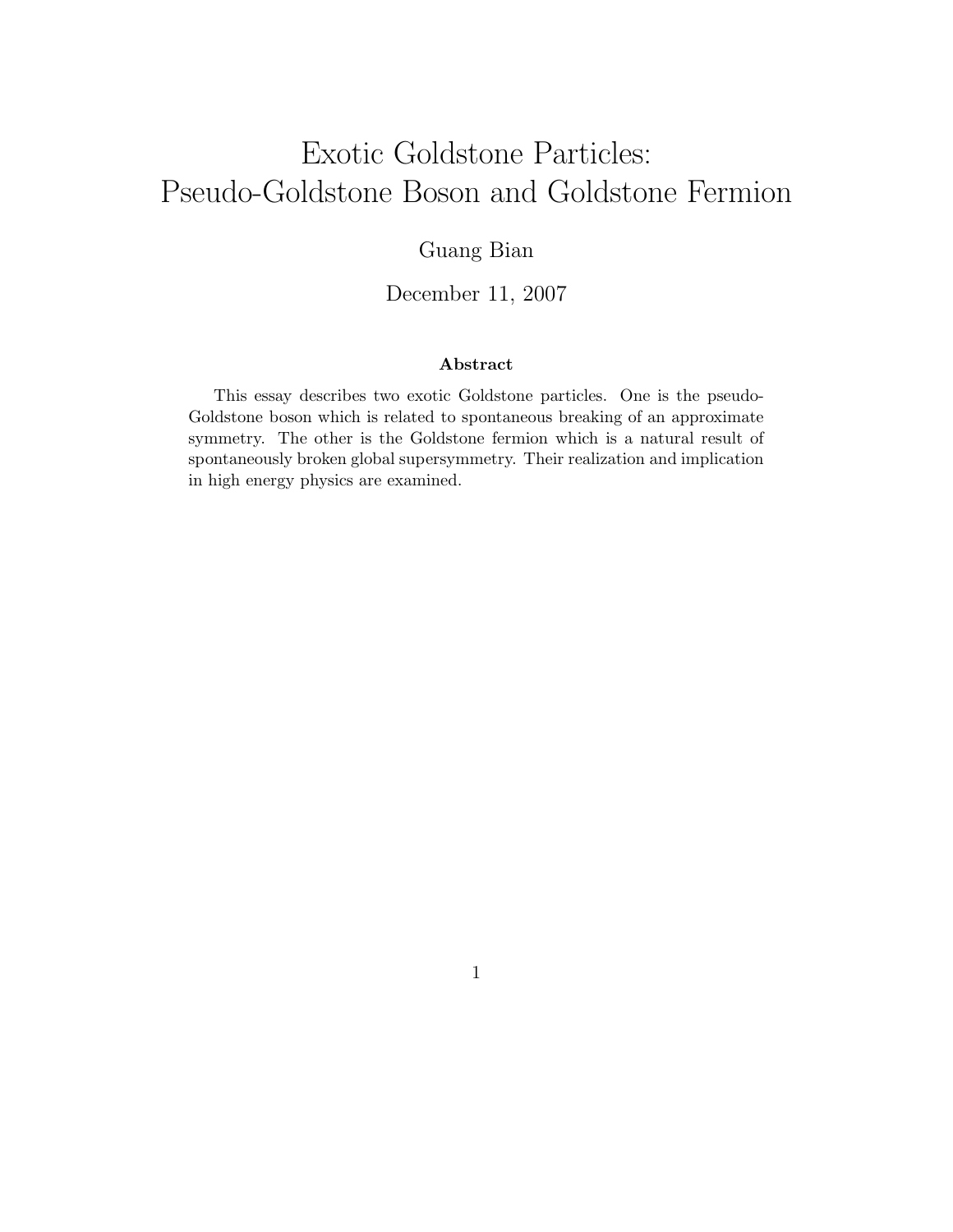### 1 Introduction

In modern physics, the idea of spontaneous symmetry breaking plays a crucial role in understanding various phenomena such as ferromagnetism, superconductivity, lowenergy interactions of pions, and electroweak unification of the Standard Model. Nowadays, broken symmetry and order parameters emerged as unifying theoretical concepts are so universal that they have become the framework for constructing new theoretical models in nearly all branches of physics. For example, in particle physics there exist a number of new physics models based on supersymmetry. In order to explain the absence of superparticle in current high energy physics experiment, most of these models assume the supersymmetry is broken spontaneously by some underlying subtle mechanism. Application of spontaneous broken symmetry is also a common case in condensed matter physics [1]. Some recent research on high  $T_c$ superconductor [2] proposed an approximate SO(5) symmetry at least over part of the theory's parameter space and the detection of goldstone bosons resulting from spontaneous symmetry breaking would be a 'smoking gun' for the existence of this SO(5) symmetry.

From the Goldstone's Theorem [3], we know that there are two explicit common features among Goldstone's particles:

(1) they are massless;

(2) they obey Bose-Einstein statistics i.e. they are boson particle.

However, there could be exception to these rules if we loosen the precondition of the Goldstone's Theorem. Frist, if the symmetry to be broken is only an approximate symmetry rather than an exact one, the Goldstone particle can gain a small mass due to the existence of the explicit symmetry breaking term. Second, If a fermion-type symmetry such as supersymmetry is spontaneous broken, the Goldstone particle would be fermion called goldstino [4].

In the following sections, we will explain in detial the two exotic goldstone particles mentioned above. Section 2 is devoted to the pseudo-goldstone boson. This particle is generated from spontaneous breaking an approximate symmetry. We consider the application of this formalism to the low energy pion theory. In section 3, we introduce the concept of supersymmetry and its breaking mechanism. Then we will discuss the implication of local supersymmetry. Finally, the role played by supersymmetry in grand unified theory (GUT) is reviewed.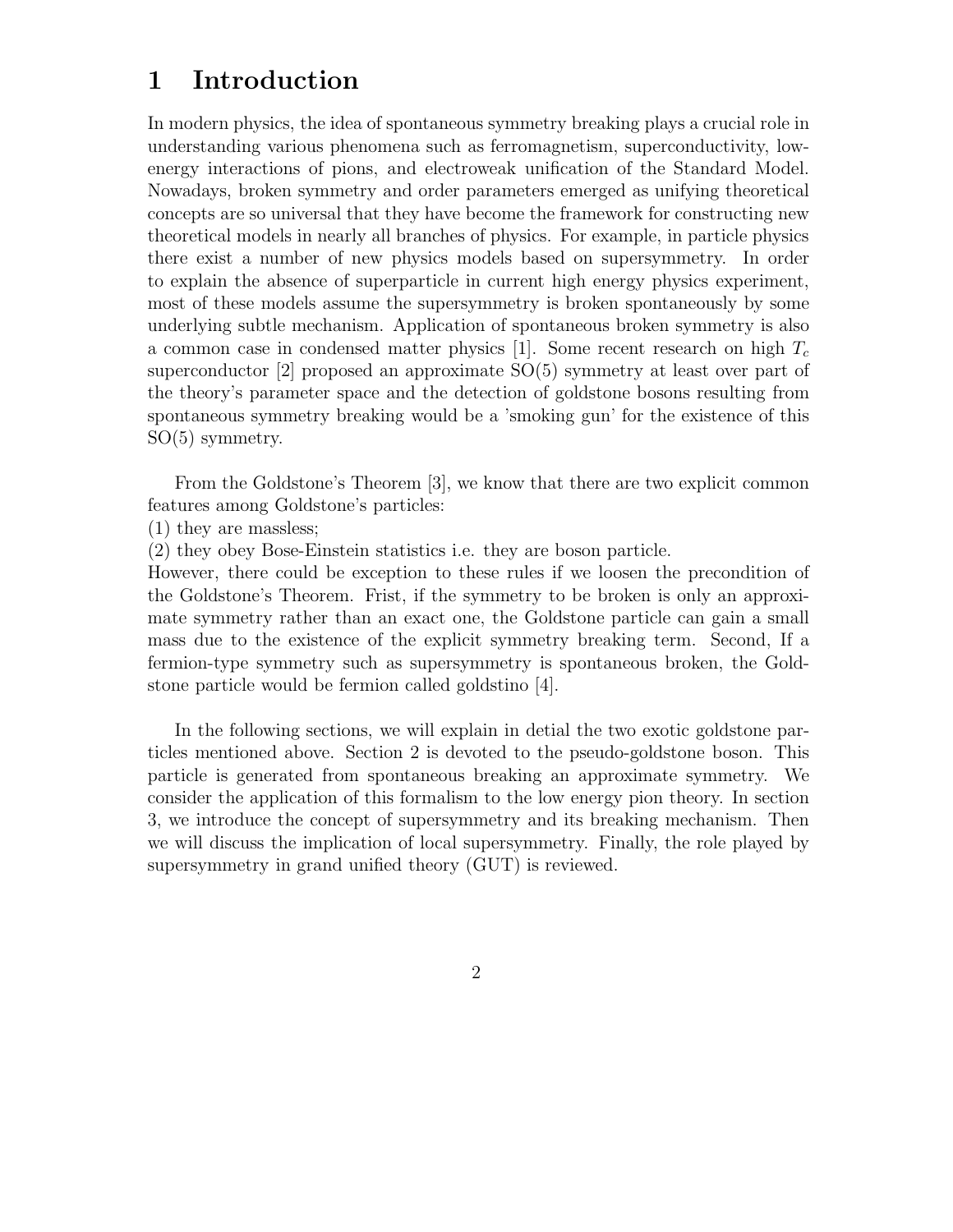#### 2 Pseudo-Goldstone Boson

The standard theory of the strong interactions is quantum chromodynamics (QCD). QCD is described by the lagrangian density

$$
\mathcal{L}_{QCD} = -\frac{1}{4} G^a_{\mu\nu} G^{\mu\nu}_a - \sum_n \bar{q}_n (\gamma^\mu D_\mu + m_{q_n}) q_n
$$

where  $G^a_{\mu\nu}$ ,  $a = 1, 2, ..., 8$  is the field strength tensor for the gluon fields. The quarks are represented by Dirac spinors  $q_n$ , where  $n = 1, ..., 6$ . In order of the increasing mass, these are:  $u, d, s, c, b$  and t. The quark masses, in GeV, are  $m_u = 0.0015 0.005, m_d = 0.003 - 0.009, m_s = 0.06 - 0.17, m_c = 1.1 - 1.4, m_b = 4.1 - 4.4$  and  $m_t =$  $173.8 \pm 5.2$ . The strong interactions are believed to bind the quarks and gluons into bound states, which correspond to the observed strongly interacting particles (or hadrons). Figure 1 gives the masses and some of the quantum numbers for all of the hadrons who masses are less than  $1GeV$ .

| Particle                    | Quark Content                                               | Mass(GeV)       | Spin          | Isospir                                                 |
|-----------------------------|-------------------------------------------------------------|-----------------|---------------|---------------------------------------------------------|
| $\pi^{-}(\pi^{+})[\pi^{0}]$ | $d\overline{u}(u\overline{d})[u\overline{u},dd]$            | $0.140$ [0.135] | $\bf{0}$      |                                                         |
|                             | $u\overline{u}$ , dd                                        | 0.135           | 0             |                                                         |
| $K^{+}(K^{0})$              | $u\overline{s}(d\overline{s})$                              | 0.494(0.498)    | 0             |                                                         |
| $K^{-}(\overline{K}^{0})$   | $s\overline{u}(s\overline{d})$                              | 0.494(0.498)    | 0             | $\frac{1}{2}$ $\frac{1}{2}$ $\frac{1}{0}$               |
|                             | $u\overline{u}, d\overline{d}, s\overline{s}$               | 0.547           | 0             |                                                         |
| $)[\rho^0]$                 | $d\overline{u}(u\overline{d})[u\overline{u},d\overline{d}]$ | 0.770           |               |                                                         |
|                             | $u\overline{u}, d\overline{d}, s\overline{s}$               | 0.782           |               |                                                         |
| $K^{*+}(K^{*0})$            | $u\overline{s}(d\overline{s})$                              | 0.892(0.896)    | 1             |                                                         |
| $K^{*-}(\overline{K}^{*0})$ | $s\overline{u}(s\overline{d})$                              | 0.892(0.896)    | $\mathbf{1}$  | $\frac{1}{2}$ $\frac{1}{2}$ $\frac{1}{2}$ $\frac{1}{0}$ |
|                             | $u\overline{u}, d\overline{d}, s\overline{s}$               | 0.958           | 0             |                                                         |
| $f_{0}$                     | $u\overline{u}, d\overline{d}, s\overline{s}$               | 0.980           | 0             |                                                         |
| $a_0$                       | $u\overline{u}, d\overline{d}, s\overline{s}$               | 0.980           |               |                                                         |
| p(n)                        | uud(ddu)                                                    | 0.938(0.940)    | $\frac{1}{2}$ |                                                         |

Figure 1: Masses and Quantum Numbers of the Lightest Hadrons [1]

The most significant feature about this particle spectrum is that the lightest two quarks u and d have masses which are much smalller than all of the masses of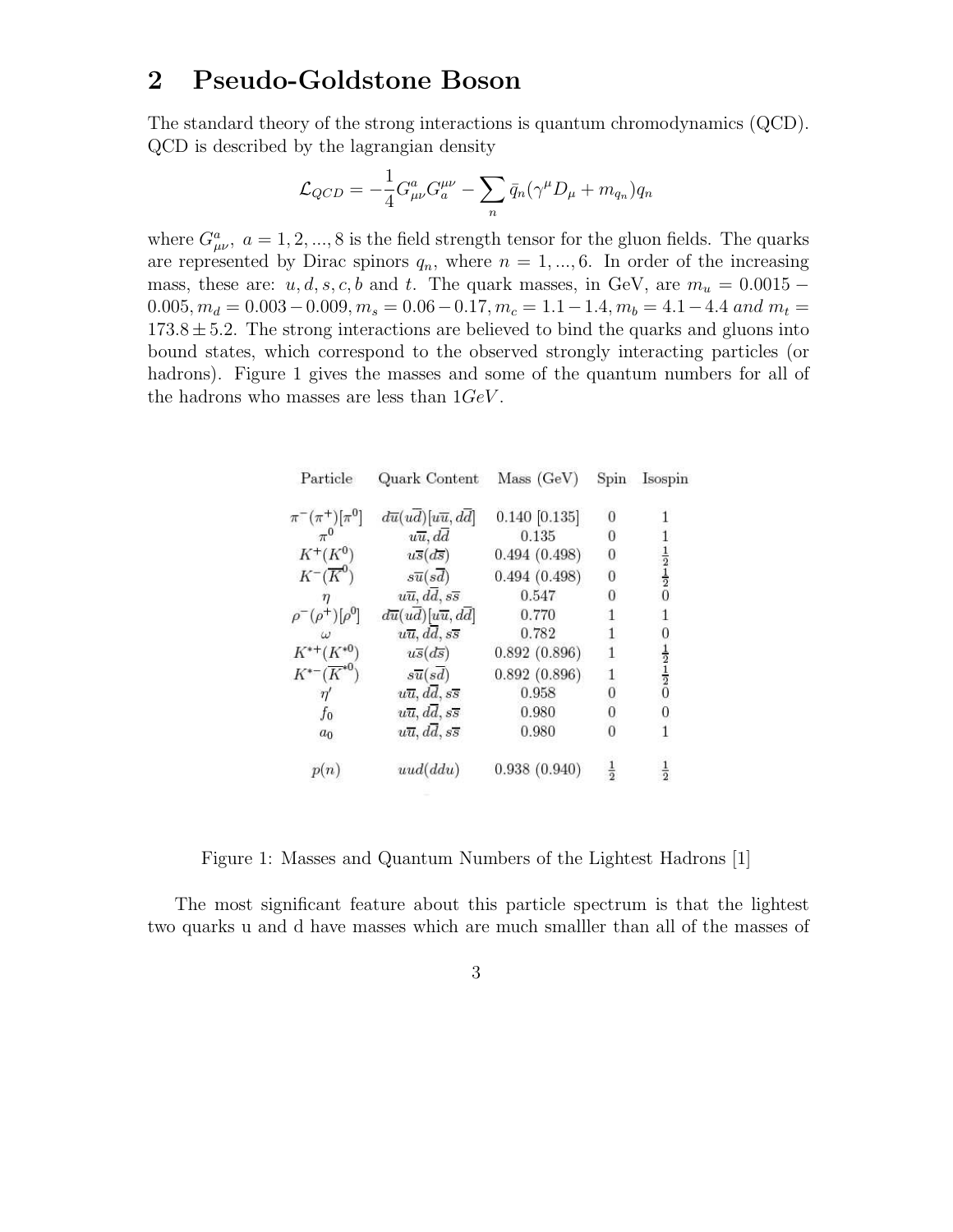the states which make up the spectrum. So the QCD dynamics may be well approximated by taking  $m_u, m_d \approx 0$ . Under this approximation, the QCD lagrangian acquires the symmetry below

$$
\left(\begin{array}{c} u \\ d \end{array}\right) \rightarrow \left(U_L \gamma_L + U_R \gamma_R\right) \left(\begin{array}{c} u \\ d \end{array}\right)
$$

where  $U_L$  and  $U_R$  are arbitrary two-by-two unitary matrices having unit determinant. The symmetry group obtained in this way is  $G = SU<sub>L</sub>(2) \times SU<sub>R</sub>(2)$ , which is chiral symmetry treating left- and right- handed fermions differently.

If the chiral symmetry G were not spontaneously broken by the QCD ground state  $|\Omega\rangle$ , then all of the observed hadrons should fall into representation of G. However, this is not seen in the spectrum of observed hadrons. Instead the known particles organized themselves into roughly degenerate representations of theapproximate symmetry of isospin:  $SU_I(2)$ . It can be understood at the quark level to consist of the diagonal subgroup of G, for which  $U_L = U_R$ . This suggests that the ground state of QCD must spontaneously break the approximate symmetry group G down to the subgroup  $H = SU_I(2)$ , for which:

$$
\left(\begin{array}{c} u \\ d \end{array}\right) \to U \left(\begin{array}{c} u \\ d \end{array}\right)
$$

From the Goldstones' Theorem, we know that the low-energy spectrum of the theory must include the corresponding Goldstone bosons. If G were an exact symmetry, then the corresponding Goldstone bosons would by exactly masses. But G is only a real symmetry in the limit of vanishing quark masses, so the Goldstone bosons need only vanish with these quark masses. The lightest hadrons  $\pi^{\pm}$  and  $\pi^{0}$  have the precisely the quantum numbers of the Goldstone bosons for the symmetry-breaking pattern  $SU_L(2) \times SU_R(2) \rightarrow SU_I(2)$ . The small masses of pions are protected by the fact that  $u$  and  $d$  quarks are much lighter than the natural scale of strong interactions  $\Lambda \approx 1$  GeV. Particles which are light, but not massless, due to the fact that they are the Goldstone bosons of an approximate symmtry of a problem are called pseudo − Goldstone bosons[7].

Next, we will examine the mass of pions due to the existence of small explicit symmetry breaking terms (quark mass terms). In low-energy effective field theory of pions, we can expand quantities in power of the light-quark masses and this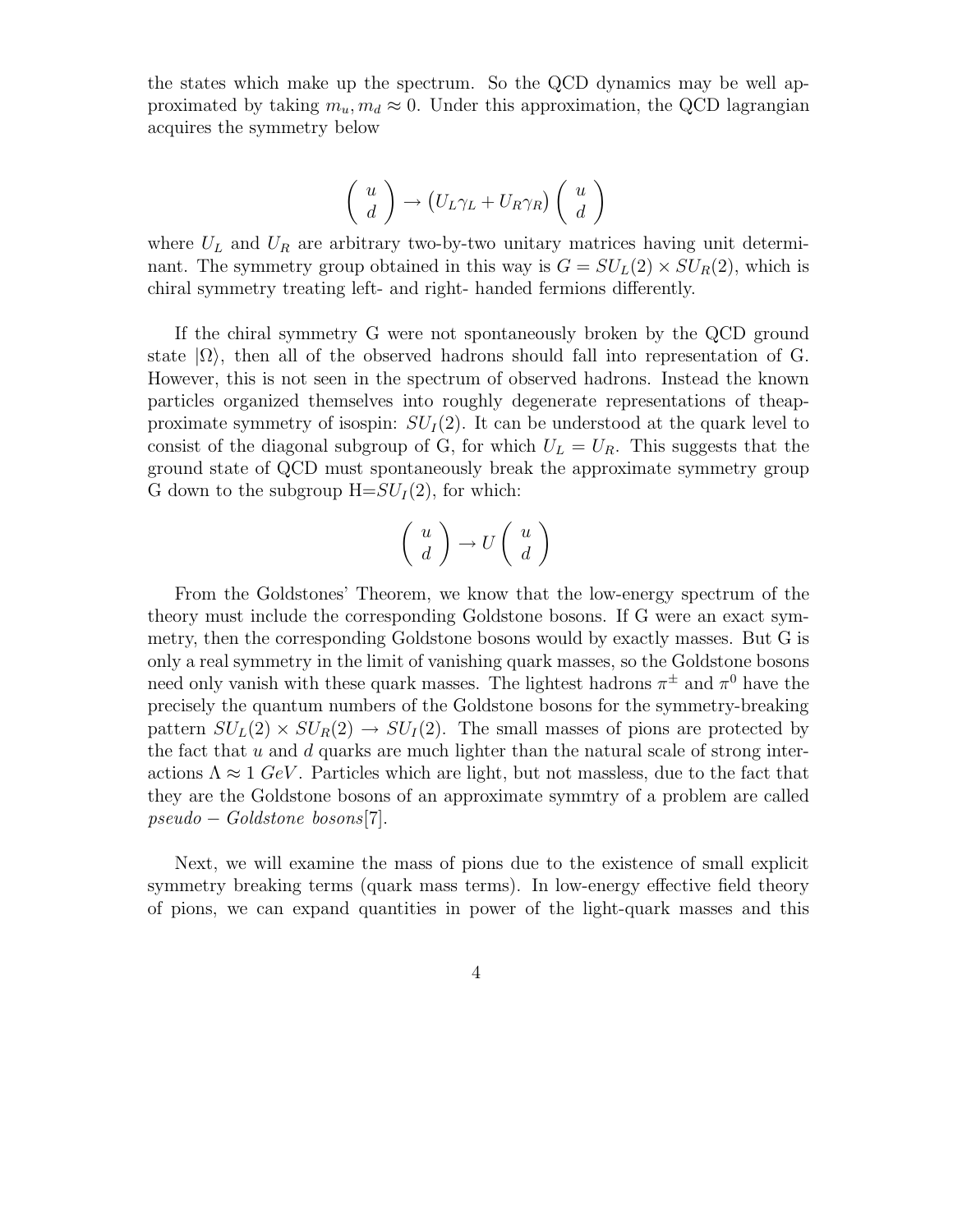technique is called chiral perturbation theory. Detailed calculation [1, 5] gives the mass relation below

$$
m_{\pi}^2 = (m_u + m_d) \frac{\mathcal{M}^3}{F_{\pi}^2}
$$

where M is the mass scale of chiral symmetry breaking and  $F_{\pi}$  is the pion decay constant.

First, the squared mass of pions only depend linearly on the sum of  $m_u$  and  $m_d$ . As long as  $m_u$  and  $m_d$  both are small compared to the characteristic of QCD, so is the mass of pions. Second, the mass of pions does not rely on the isospin-breaking difference  $m_u - m_d$  and degenerate for all three pions. The observed mass difference between the charged and neutral pions are mainly due to the isospin-breaking electromagnetic interaction.

Actually, we can combine the next-lightest particles K and  $\eta$  with the pions to form new set of Goldstone bosons for the pattern  $SU_L(3) \times SU_R(3) \rightarrow SU_V(3)$ , which would be the limit case when the masses of the lightest three quark  $u, d$  and s vanish. From general effective field theory, we know that although the Goldstone field can only appear as a nonlinear representation of the broken part of the symmetry group  $G/H$ , they can serve as a linear representation for the unbroken symmetry group H. Indeed, the lightest eight mesons  $\pi$ , K and  $\eta$  have the exact quantum numbers as an octet representation of the unbroken  $SU<sub>V</sub>(3)$  symmetry, which is the famous 'eightfold way' proposed by Gell-Mann, see Figure 2.

Since the light meson  $\pi$ , K and  $\eta$  could be regarded as Goldstone boson of the broken chiral symmetry, their low-energy interactions are strongly restricted by the symmetry breaking pattern. So the idea of treating pions as Goldstone bosons is very predictive on low-energy pion-nucleon scattering experiment [6] and indeed it is well confirmed by the experiment results among which the most well-known is the Goldberger-Treiman relation. As clarified by Nambu and Weinberg [5], the Goldberger-Treiman relation is a natural result of spontaneous chiral symmetry breaking and the appearance of the massless or nearly massless pion is a symptom of a broken exact or approximate symmetry.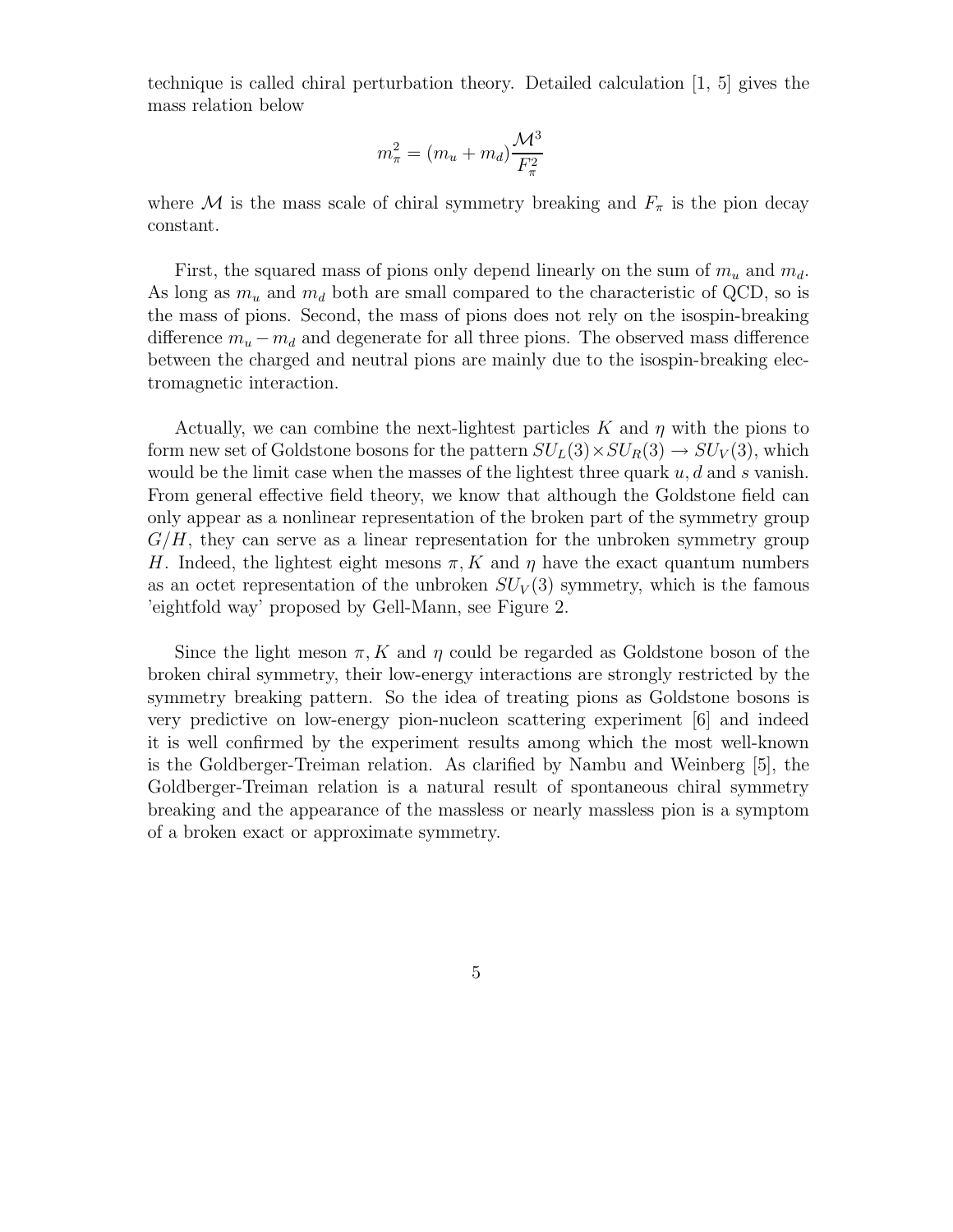

Figure 2: The meson octet: eightfold way

# 3 Goldstone Fermion−goldstino

The Standard Model of high energy physics provides a remarkable successful description of presently known phenomena. However, the Standard Model is still now a complete story about elementary structure of nature since it doesn't include any quantum description of gravity. The fact that the ratio  $M_P/M_W$  (Planck scale  $M_P \sim 10^{18} \text{GeV}$  and the electroweak scale  $M_W \sim 100 \text{GeV}$  is so huge is already a powerful clue to the character of physics beyond the Standard Model, because of the "hierarchy problem" or "naturalness problem" . The Higgs potential is disturbingly sensitive to the energy scale of the underlying physics due to the existence of quadratically divergent corrections to the Higgs boson squared mass. One way out of this problem is to introducing supersymmetry to the Standard Model. Supersymmetry can remove the quadratical divergence by requiring that each has a partner particle with different statistical property. However, supersymmetry also requires every particle and its partner have same mass, which is not seen in the observed particle spectrum. So in many versions of supersymmetric standard models, people speculate that supersymmetry is spontaneously broken.

A supersymmetry transformation turns a bosonic state into a fermionic state, and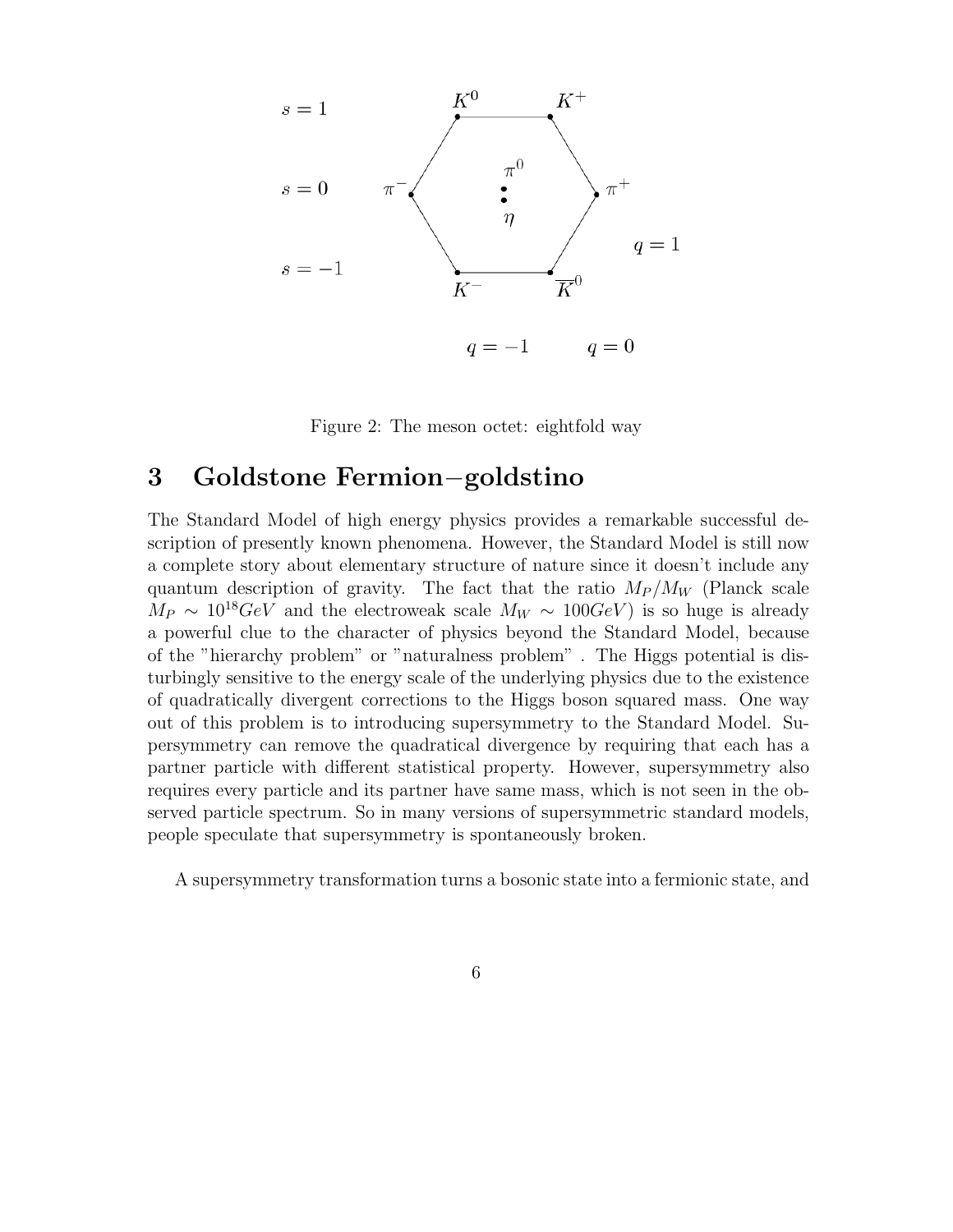vice versa, so its generator Q must be an anticommuting spinor with the property

$$
Q|Boson\rangle = |Fermion\rangle, \qquad Q|Fermion\rangle = |Boson\rangle.
$$

Since supersymmetry is a fermion-type symmetry unlike those symmetry in the Standard Model, the Goldstone particle with the same quantum numbers as the broken supersymmetry generator must obey Fermi-Dirac statistics, i.e. it must be a fermion rather than a boson, so called goldstino.

Next we will give a rough proof of the existence of the goldstino. From the basic supersymmetry algebra [4], the Hamiltonian operator H is related to the supersymmetry generators through the equation

$$
H = \frac{1}{4}(Q_1 Q_1^{\dagger} + Q_1^{\dagger} Q_1 + Q_2 Q_2^{\dagger} + Q_2^{\dagger} Q_2)
$$

where the supersymmetry generator  $Q_{\alpha}$ ,  $\alpha = 1, 2$  is a Weyl spinor under the Lorentz transformation. If supersymmetry is sponteneously broken in the vacuum state, then the vacuum must have positive energy, since

$$
\langle H \rangle = \frac{1}{4} (||Q_1^{\dagger}|0\rangle||^2 + ||Q_1|0\rangle||^2 + ||Q_2^{\dagger}|0\rangle||^2 + ||Q_2|0\rangle||^2) > 0
$$

Neglecting spacetime-dependent effects and fermion condensates, we have  $\langle H \rangle$  =  $\langle V \rangle$ , where V is the scalar potential. Under the formalism of superfield V can be written as below

$$
V(\phi, \phi^*) = F^{*i}F_i + \frac{1}{2}D^a D^a
$$

where  $F_i$  is the auxiliary field component of the chiral superfield and  $D^a$  is the auxiliary field component of the gauge field of the gauge superfield. To be specific, auxiliary fields means they don't have kinematic term of their own in the Lagrangian, but using field equation, they can be replaced by the products of scalar field components of the superfields, which is

$$
F_i = -W^{i*}(\psi), \quad D^a = -g(\phi * T^a \phi)
$$

where  $W^{i}(\phi)$  is the functional derivative of the superpotential  $W(\phi)$  which an analytic function of scalar fields, i.e.  $W^{i}(\phi) = \frac{\delta W(\phi)}{\delta \phi_i}$ , (also write  $W^{ij} \equiv \frac{\delta^2 W(\phi)}{\delta \phi_i \delta \phi_j}$  $\frac{\partial^2 W(\phi)}{\partial \phi_i \delta \phi_j}$ , and  $T^a$  is the matrix of corresponding gauge transformation. In order to have  $\langle V \rangle > 0$ required by the broken supersymmetry, it must be that  $\langle F_i \rangle \neq 0$  or  $\langle D^a \rangle \neq 0$ .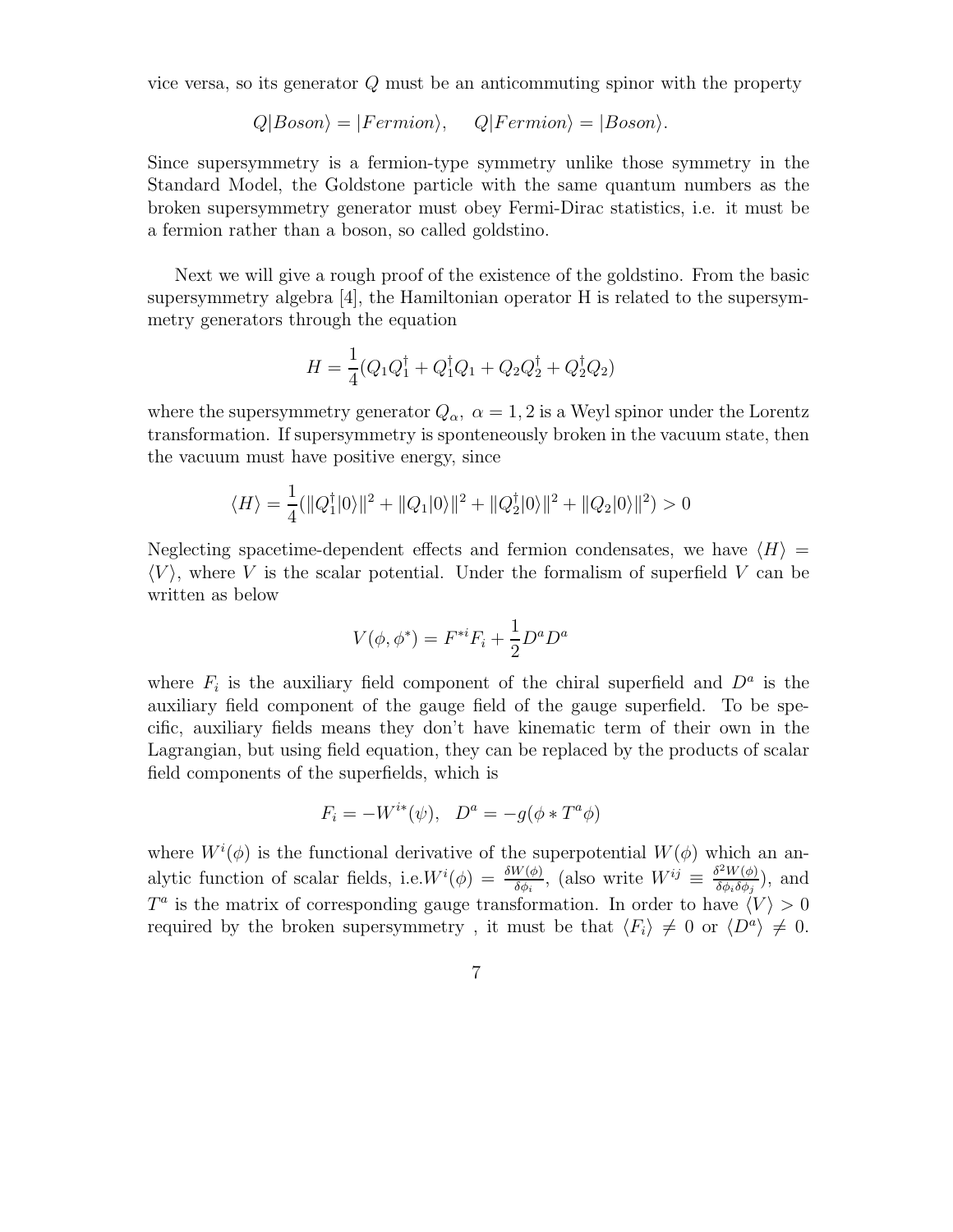Under the Weyl spinor basis  $(\lambda^a, \psi_i)$  (where  $\lambda^a$  is gaugino and  $\psi_i$  is chiral fermion), after some of the scalar fields in the theory obtain VEVs, the fermion mass matrix has the form [4]:

$$
m_F = \left(\begin{array}{cc} 0 & \sqrt{2}g_b(\langle \phi^* \rangle T^b)^i \\ \sqrt{2}g_a(\langle \phi^* \rangle T^a)^j & \langle W^{ji} \rangle \end{array}\right)
$$

Using the gauge invariance of the superpotential and minimum condition of the scalar potential  $\langle \partial V/\partial \phi_i \rangle = 0$ , we can find the mass matrix  $m_F$  annihilates the vector

$$
\tilde{G}=\left(\begin{array}{c}\langle D^a\rangle/\surd2\\\langle F_i\rangle\end{array}\right)
$$

So  $\tilde{G}$  is a massless Weyl fermion with the same quantum number of the broken supersymmetry generator, which implies it is proportional to the goldstino wavefunction. From the derivation above, we find that if global supersymmetry is spontaneously broken, then there must be a massless goldstino, and its somponents among the various fermions in theory are proportional to the corresponding auxiliary field VEVs.

What will happen if we promote the global supersymmetry to a local (gauge) one? Is there any Higgs mechanism related to the spontaneous gauge symmetry breaking? The answer is yes [5]. When dealing with the local supersymmetry transformation, we will inevitably encounter gravity interaction, since supersymmetry generator is related with spacetime transformation in the supersymmetry algebra. Like other gauge transformation, we need to introduce a "metric" superfield to make derivative terms covariant under the local supersymmetry transformation. The metric field naturally appear as the vector component of the "metric" superfield (which has a Lorentz index) and the correponding Weyl spinor component is so called "gravitino". Through detailed derivation, we can find the metric field is a massless tensor with the properties required by general relativity and gravitino is a massless spin $-\frac{3}{2}$ 2 field, with two spin helicity states, which could be thought of as the "gauge" field of the local supersymmetry transformation. So the Localization of supersymmetry simply involves the gravity interacton–such formalism is called *supergravity*, which is currently a promising candidate of quantum gravity theory. Once sypersymmetry is spontaneously broken, the gravitino acquires a mass by absorbing the goldstino. The massive spin $-\frac{3}{2}$  $\frac{3}{2}$  gravitino has four helicity states, of which two were originally assigned to the would-be goldstino. This is called the  $super - Higgs$  mechanism.

Finally, we want to mention another motivation for supersymmetry from the grand unified theory (GUT). Since supersymmetry introduces new couplings as well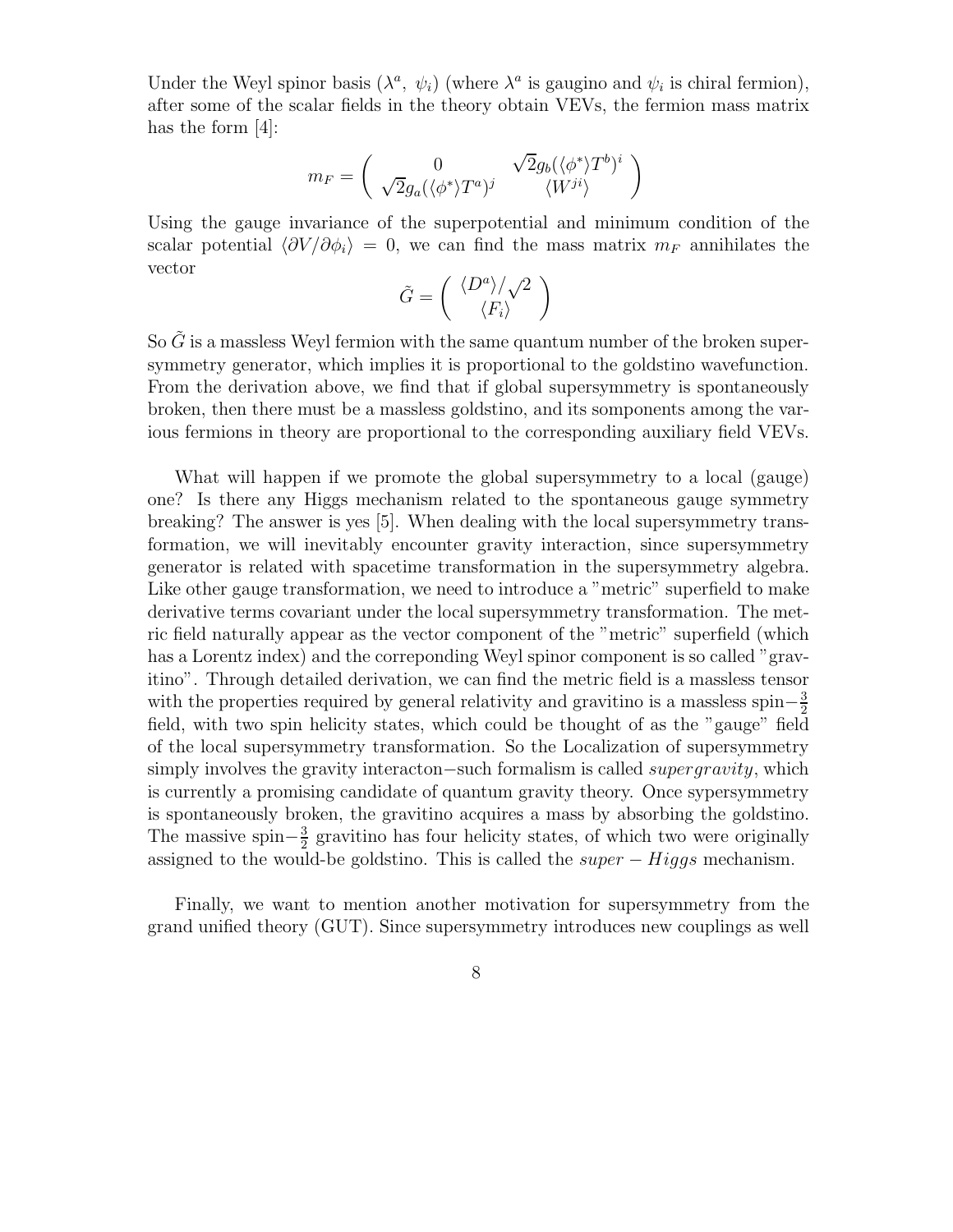

Figure 3: RG evolution of the inverse gauge couplings  $\alpha_a^{-1}(Q)$  in the Standard Model (dashed lines) and the MSSM(solid lines) [4].

as new particles into the Standard Model, it can change the behaviors of gauge couplings as the energy scale varies. Figure 3 compares the RG evolution of the  $\alpha_a^{-1}$ , including two -loop effects, in the Standard Model and the MSSM (minimal supersymmetric standard model). Unlike the Standard Model, the MSSM includes just the right particle content to ensure that the gauge couplings can unify, at a scale  $M_U \sim 2 \times 10^{16} \text{GeV}$  which is above the lower bound of the GUT scale suggested by the proton decay experiment.

Supersymmetry not only solve some theoretical problems of Standard Model, but also enrich Standard Model with many new phenomenological features. It is well expected that the existence of supersymmetry in TeV energy scale may be confirmed by the coming LHC experiment.

# 4 Conclusion

Instead of giving a summary of the essay, we will give a comment on the mass of the pseudo-Goldstone boson. In the case of spontaneous breaking an exact symmetry, there is no difference between the vacuum state and the Goldstone mode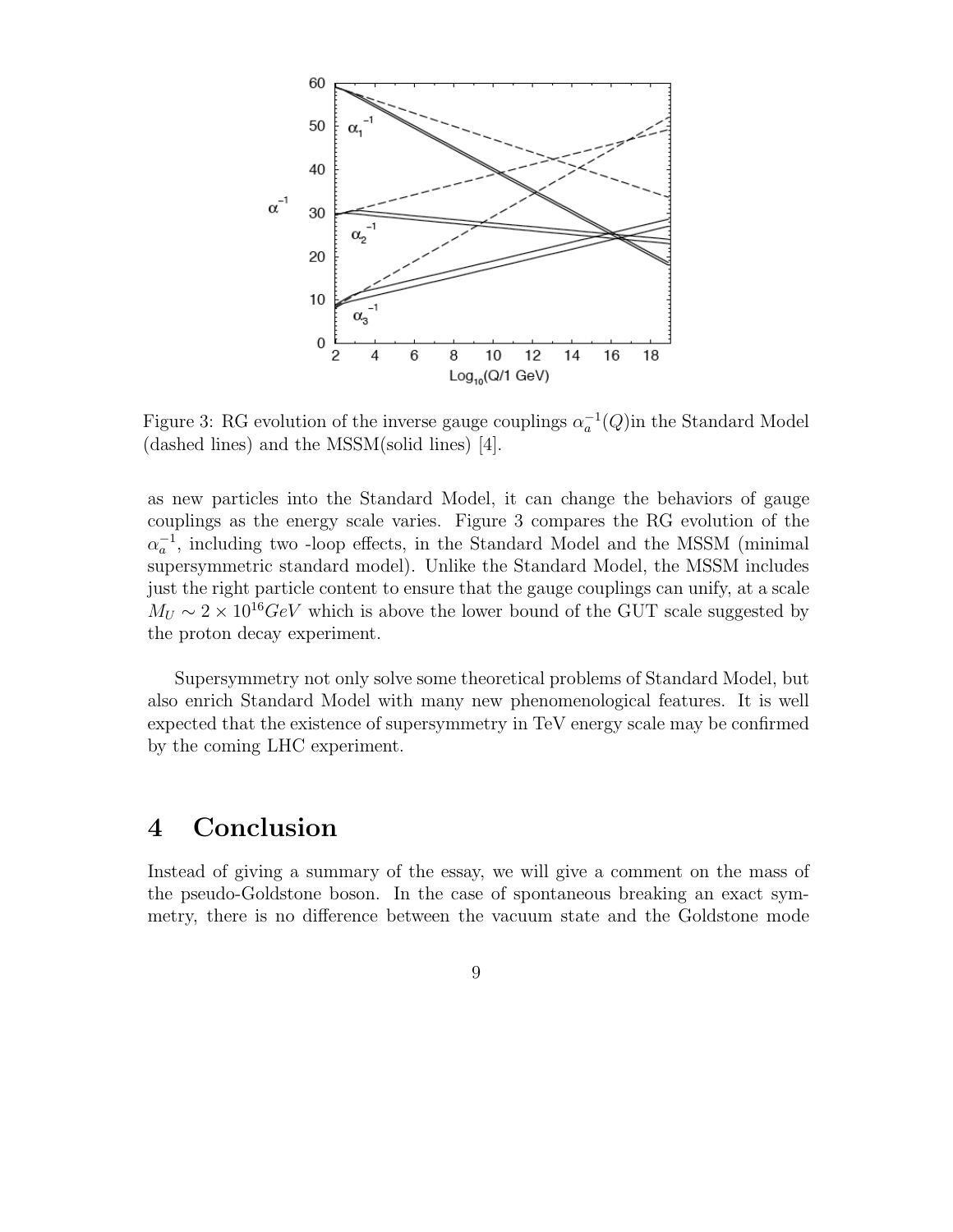under the long wavelength limit, so in the low energy effective Lagrangian of the Goldstone mode every term contains a spacetime derivative, which is the origin of the gaplessness and low energy decoupling properties of the Goldsone mode. However, the situation changes when we add a small explicit symmetry breaking term to the Lagrangian. The symmetry breaking term will pick out a special direction of the vacuum in which the perturbative potential is minimized. Otherwise, the vacuum state will not be stable under the perturbation. The process of choosing the direction of vacuum state is called vacuum alignment. Due to the existence of the explicit symmetry breaking term, the excitation in the Goldstone mode will cost energy and thus the Goldstone field will gain a small mass which will vanish as the the explicit symmetry breaking term disappears.